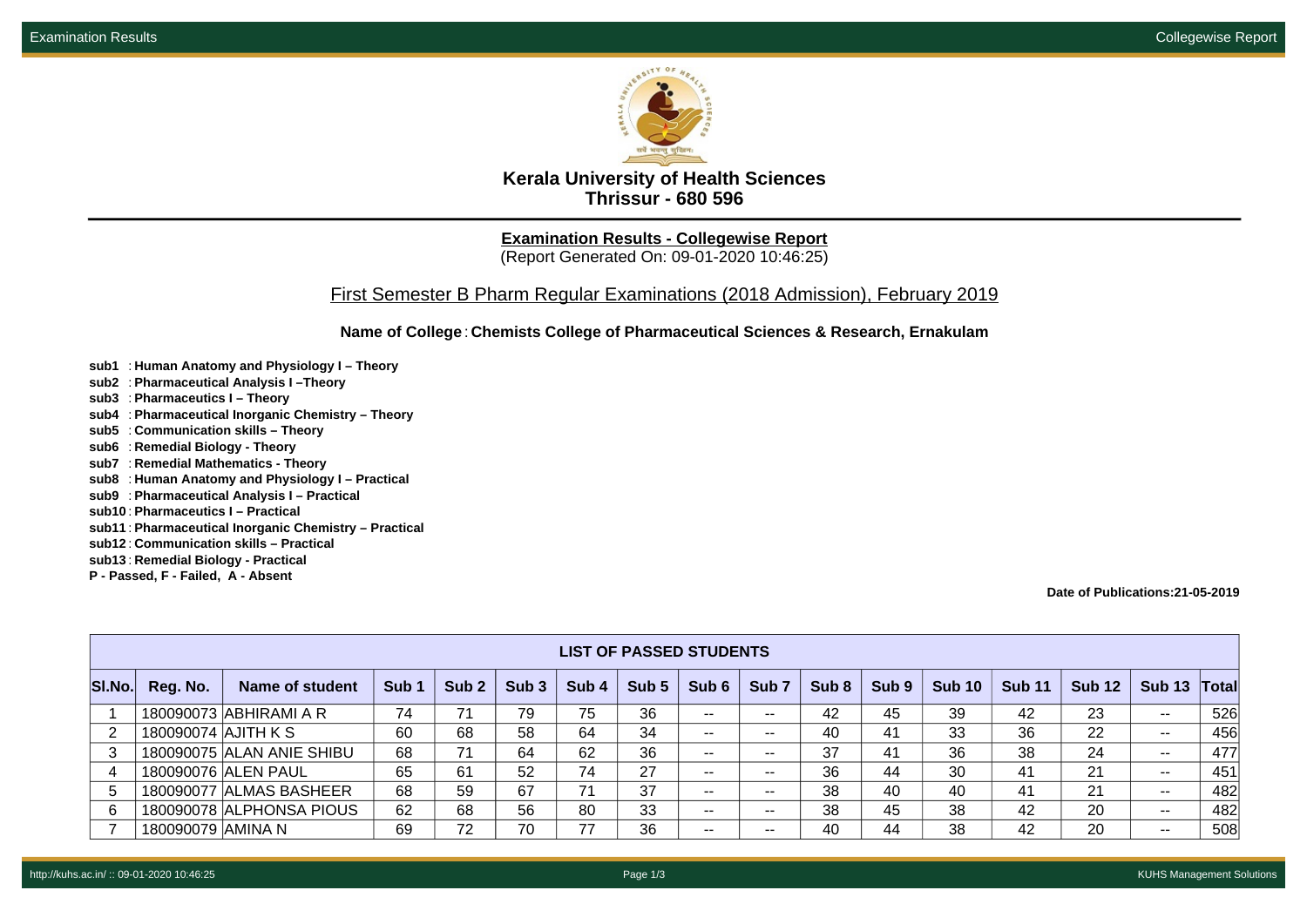| 8  | 180090081 AMY ANTONY                             | 67 | 63 | 70 | 57 | 27 | $\overline{\phantom{m}}$ | $\mathcal{L}_{\mathcal{F}}$                   | 38 | 42 | 35 | 42 | 20 | $\sim$ $-$                                    | 461 |
|----|--------------------------------------------------|----|----|----|----|----|--------------------------|-----------------------------------------------|----|----|----|----|----|-----------------------------------------------|-----|
| 9  | 180090082 ANAGHA C S                             | 57 | 59 | 55 | 64 | 35 | $\mathbf{u}$             | н.                                            | 38 | 44 | 36 | 39 | 17 | $\mathbf{H}$                                  | 444 |
| 10 | 180090083 ANAGHA.K.D                             | 53 | 51 | 59 | 56 | 33 | $\mathbf{u}$             | $\sim$                                        | 35 | 43 | 32 | 41 | 17 | $\sim$                                        | 420 |
| 11 | 180090084 ANEESA .K.A.                           | 79 | 74 | 65 | 81 | 43 | $\mathbf{u}$             | $\overline{\phantom{a}}$                      | 40 | 45 | 39 | 41 | 18 | $\sim$                                        | 525 |
| 12 | 180090085 ANJALY SUBHASH                         | 65 | 73 | 60 | 83 | 37 | $\mathbf{H}=\mathbf{0}$  | --                                            | 37 | 46 | 35 | 43 | 20 | $\sim$ $-$                                    | 499 |
| 13 | 180090086 ANJANA JOHNY                           | 70 | 82 | 64 | 77 | 35 | $\overline{\phantom{m}}$ | $- -$                                         | 43 | 38 | 37 | 41 | 19 | --                                            | 506 |
| 14 | <b>ANJANA</b><br>180090087<br>VISWANATHAN        | 78 | 67 | 72 | 80 | 40 | $\mathbf{H}=\mathbf{0}$  | $\sim$                                        | 43 | 47 | 38 | 42 | 24 | $\sim$ $-$                                    | 531 |
| 15 | 180090088 ANSIYA HAREES                          | 64 | 75 | 67 | 73 | 40 | $\mathbf{u}$             | 39                                            | 41 | 38 | 38 | 41 | 23 | $\mathbf{H}$                                  | 539 |
| 16 | 180090089 APARNAMOL K A                          | 78 | 59 | 77 | 75 | 41 | $\mathbf{H}=\mathbf{0}$  | $\sim$                                        | 40 | 37 | 35 | 40 | 22 | $\sim$ $-$                                    | 504 |
| 17 | APARNA<br>180090090<br>PRATHAPAN                 | 66 | 54 | 60 | 69 | 30 | $\overline{\phantom{m}}$ | $\sim$                                        | 41 | 34 | 35 | 39 | 21 | --                                            | 449 |
| 18 | 180090091 ARATHI RAMANAN                         | 74 | 71 | 74 | 81 | 36 | $\mathbf{u}$             | $\overline{\phantom{a}}$                      | 42 | 44 | 34 | 44 | 21 | $- -$                                         | 521 |
| 19 | 180090093 ARYA RAJAN                             | 69 | 66 | 63 | 79 | 40 | $\mathbf{H}=\mathbf{0}$  | ۰.                                            | 41 | 42 | 37 | 42 | 22 | $\sim$ $-$                                    | 501 |
| 20 | 180090094 ATHIRA RAJAN                           | 63 | 56 | 74 | 73 | 43 | $\overline{\phantom{m}}$ | $\overline{\phantom{a}}$                      | 40 | 39 | 38 | 42 | 23 | --                                            | 491 |
| 21 | 180090095 BELLA MATHEW                           | 60 | 58 | 60 | 61 | 35 | $\overline{\phantom{m}}$ | $- -$                                         | 36 | 29 | 29 | 39 | 20 | $\sim$ $-$                                    | 427 |
| 22 | 180090097 BIJINA VARGHESE                        | 53 | 61 | 54 | 75 | 32 | $\overline{\phantom{a}}$ | $\overline{\phantom{a}}$                      | 37 | 32 | 35 | 36 | 20 | $- -$                                         | 435 |
| 23 | 180090099 C A ANSITHA                            | 71 | 75 | 80 | 85 | 42 | $\overline{\phantom{m}}$ | ۰.                                            | 39 | 45 | 41 | 42 | 20 | --                                            | 540 |
| 24 | 180090100 CELIN SANDRA                           | 53 | 52 | 60 | 74 | 36 | $\overline{\phantom{m}}$ | $- -$                                         | 39 | 40 | 27 | 41 | 21 | --                                            | 443 |
| 25 | 180090101 CHRISTIN JAMES                         | 73 | 58 | 69 | 63 | 42 | $\overline{\phantom{a}}$ | $- -$                                         | 40 | 44 | 29 | 41 | 23 | $\sim$                                        | 482 |
| 26 | 180090102 DEENA SARA BABU                        | 66 | 70 | 57 | 68 | 37 | $\overline{\phantom{m}}$ | $\mathord{\hspace{1pt}\text{--}\hspace{1pt}}$ | 35 | 39 | 32 | 36 | 23 | $\overline{\phantom{a}}$                      | 463 |
| 27 | 180090103 FATHIMA ASHARAF                        | 70 | 71 | 70 | 77 | 38 | $\mathbf{u}$             | $\sim$                                        | 39 | 38 | 35 | 43 | 23 | $\sim$ $-$                                    | 504 |
| 28 | 180090104 FATHIMA SWALIHA                        | 60 | 70 | 69 | 68 | 39 | $\sim$                   | 38                                            | 38 | 45 | 37 | 37 | 21 | $\sim$                                        | 522 |
| 29 | FAYIZA NAZEER<br>180090105 PANIKKARU<br>PARAMBIL | 65 | 62 | 57 | 73 | 43 | $\mathbf{H}=\mathbf{0}$  | 37                                            | 43 | 31 | 33 | 42 | 23 | $\overline{\phantom{a}}$                      | 509 |
| 30 | 180090106 HANNA ELDHOSE                          | 62 | 70 | 54 | 57 | 42 | $\overline{\phantom{m}}$ | $\sim$                                        | 39 | 40 | 35 | 41 | 23 | $\sim$ $-$                                    | 463 |
| 31 | 180090108 JESTINA SABU                           | 62 | 63 | 56 | 68 | 40 | $\overline{\phantom{m}}$ | $- -$                                         | 39 | 42 | 31 | 38 | 24 | --                                            | 463 |
| 32 | 180090109 JISHNU C S                             | 62 | 60 | 59 | 64 | 36 | $\overline{\phantom{m}}$ | $- -$                                         | 38 | 37 | 34 | 39 | 19 | $\sim$                                        | 448 |
| 33 | 180090110 K A ASMA                               | 63 | 72 | 61 | 67 | 41 | $\mathbf{H}=\mathbf{0}$  | $\sim$                                        | 38 | 46 | 34 | 42 | 21 | $\mathord{\hspace{1pt}\text{--}\hspace{1pt}}$ | 485 |
| 34 | 180090111 KARTHIKA SURESH                        | 60 | 66 | 54 | 56 | 36 | $\mathbf{H}=\mathbf{0}$  | $\overline{\phantom{a}}$                      | 41 | 29 | 31 | 41 | 20 | $\sim$ $-$                                    | 434 |
| 35 | 180090112 KRISHNA RAJAN                          | 77 | 75 | 70 | 79 | 43 | $\sim$                   | $\sim$                                        | 41 | 43 | 34 | 42 | 22 | $\sim$                                        | 526 |
| 36 | 180090113 LEO JACOB                              | 54 | 56 | 59 | 60 | 27 | $\mathbf{u}$             | $\sim$                                        | 33 | 35 | 28 | 40 | 17 | $\sim$                                        | 409 |
| 37 | 180090114 LIJI P.S                               | 73 | 69 | 68 | 70 | 36 | $\mathbf{H}=\mathbf{0}$  | $\sim$                                        | 36 | 39 | 35 | 40 | 20 | $\sim$                                        | 486 |
| 38 | 180090115 LIYA VARGHESE                          | 66 | 72 | 60 | 67 | 35 | $\sim$                   | $\sim$                                        | 34 | 45 | 28 | 39 | 21 | $\mathbf{H}$                                  | 467 |
| 39 | 180090116 MARJANA V H                            | 58 | 61 | 57 | 60 | 32 | $\sim$ $-$               | ۰.                                            | 37 | 34 | 32 | 41 | 20 | --                                            | 432 |
| 40 | 180090117 MIGNAYA SABU                           | 71 | 61 | 59 | 69 | 35 |                          |                                               | 42 | 38 | 32 | 42 | 20 |                                               | 469 |
| 41 | 180090118 MINI KUNJUMON                          | 59 | 63 | 60 | 59 | 29 | $\mathbf{H}=\mathbf{0}$  | ۰.                                            | 41 | 38 | 31 | 39 | 20 | --                                            | 439 |
| 42 | 180090119 MINNU POULOSE                          | 78 | 73 | 75 | 81 | 36 | $\sim$                   | --                                            | 40 | 46 | 37 | 43 | 20 | $\sim$ $-$                                    | 529 |
| 43 | MOHAMMED<br>180090120<br>FAIZAL. V               | 54 | 57 | 56 | 68 | 26 | $\mathbf{H}=\mathbf{0}$  | ۰.                                            | 37 | 43 | 27 | 37 | 17 | $\sim$ $-$                                    | 422 |